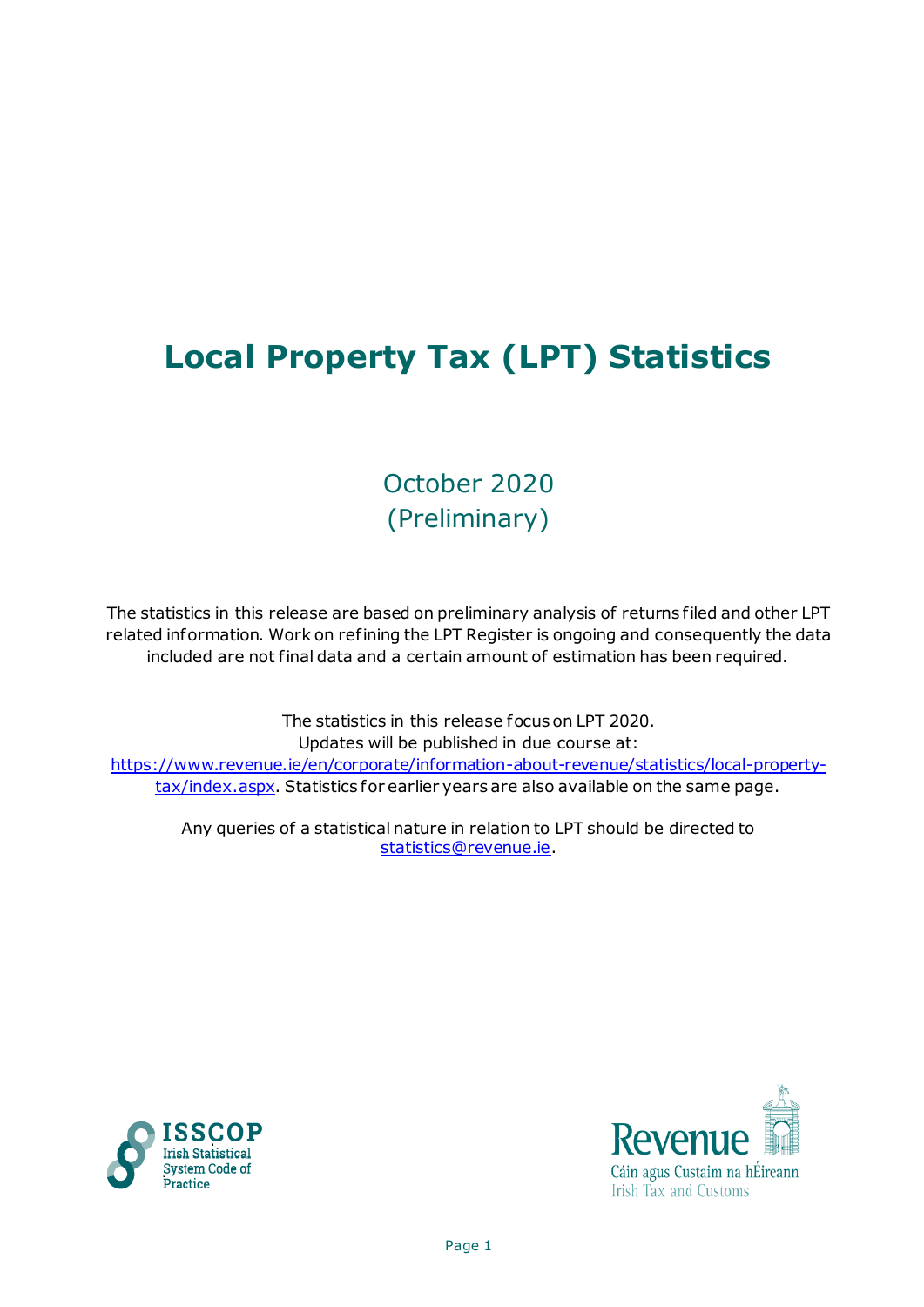#### **COVID-19**

Due to the effects of the Coronavirus COVID-19 pandemic, Revenue has been monitoring the situation to ensure that property owners do not suffer undue hardship from having to meet their LPT liability for 2020 during this dif ficult time.

This included the extension from March to July of the collection date for those property owners paying by single annual deduction.

Revenue will engage with any property owners who may be so affected and is making every ef fort to assist those who are experiencing dif ficulties in making payment.

### **2020 LPT Receipts**

LPT receipts of €344m have been transferred to the Local Government Fund in 2020 to date.

LPT receipts include Household Charge (HHC) arrears. Revenue assumed responsibility for the collection of arrears of HHC from 1 July 2013. Since then €73m of HHC has been collected (including €0.5m to date in 2020).

#### **2020 LPT Compliance**

The compliance rate for 2020 is currently at 92%.\*

Since January 2020, in excess of 39,400 compliance letters, for LPT liabilities for all years, have issued. The vast majority of property owners have fully complied with their LPT obligations.

Since January 2020, 9,610 tax clearance requests were refused on foot of LPT noncompliance, of which almost 97% were subsequently granted clearance following the agreement of mutually acceptable payment solutions. 4,363 Income Tax and Corporation Tax surcharges have been applied on foot of LPT non-compliance. Of the cases for which reviews were requested, over 70% of the surcharges have been removed or mitigated following payment of LPT liabilities.

Revenue has deducted LPT at source for 2020 on a mandatory basis for over 88,600 properties, most of which were subject to mandatory deduction in 2019. In addition, over 14,529 valuations have been increased arising from a combination of self correction and Revenue challenges.

These numbers will fluctuate over time as property owners opt to regularise their LPT af fairs.

<sup>\*</sup> The compliance rate is calculated on an expected Register number extrapolated from Central Statistics Office Census 2011 / 2016 information and data collected from the administration of LPT since 2013. Work is ongoing to validate the Register.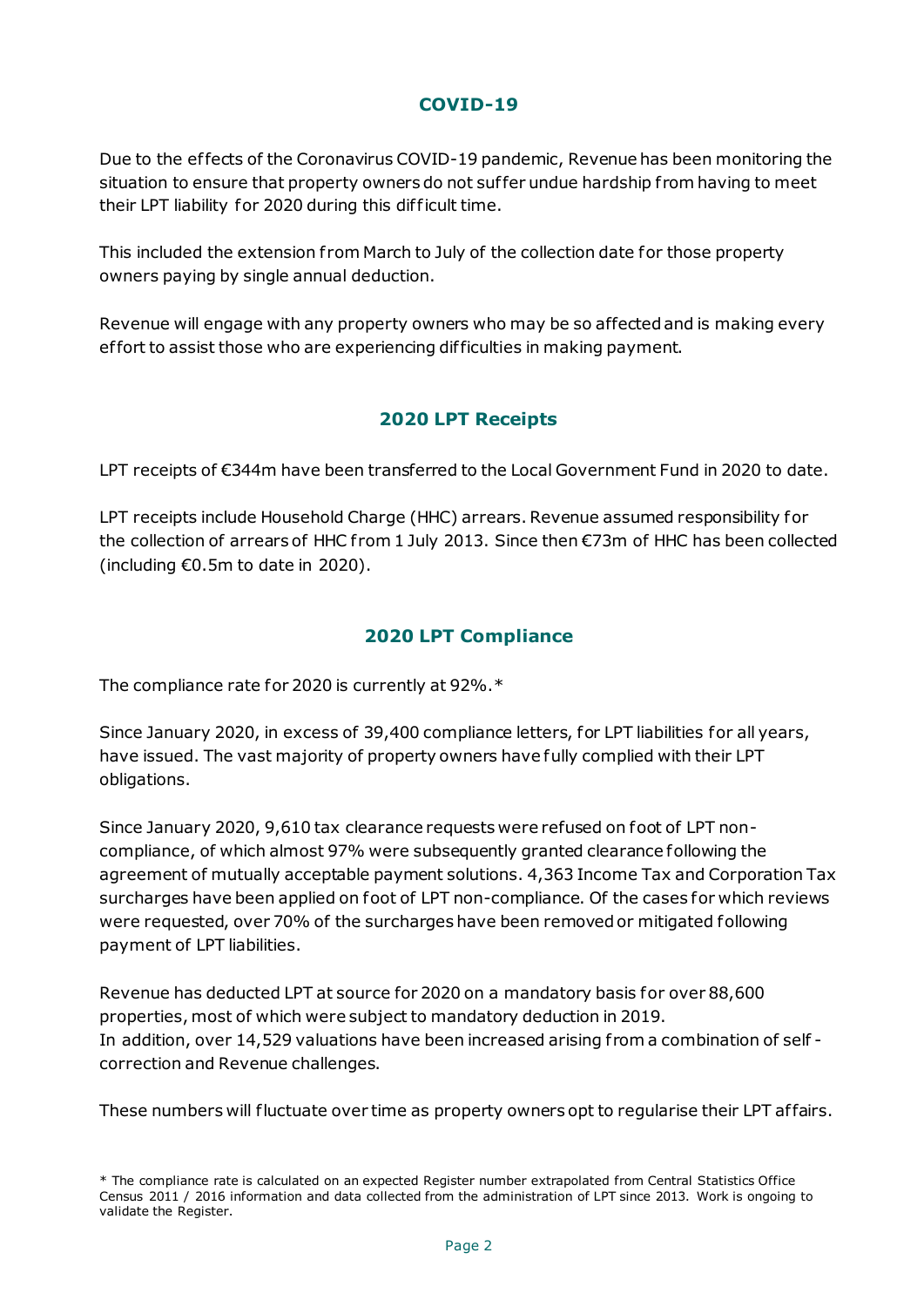#### **Local Adjustment Factor 2020**

Twenty-three Local Authorities availed of the opportunity to vary the rate of LPT for 2020 (compared to the standard LPT rate), covering nearly 1.4m properties (excluding Local Authority owned properties) and advised Revenue of their decision by 30 September 2019.

Revenue has made the necessary changes automatically for property owners.

The table below shows a range of LPT payment amounts for 2020 af ter the application of the Local Adjustment Factor for LPT 2020.

Where no Local Adjustment Factor changes have been made, the standard LPT rates apply: 0.18% on valuation bands up to €1m, 0.25% on the value over €1m.

| <b>Band</b>    | <b>Property</b><br><b>Value</b> | <b>Standard</b><br><b>Rate</b> | $+15%$                                                                             | $+10%$                                                          | $+7.5%$        | $+5%$                    | $+2.5%$   | $-10%$ | $-15%$                                                            |
|----------------|---------------------------------|--------------------------------|------------------------------------------------------------------------------------|-----------------------------------------------------------------|----------------|--------------------------|-----------|--------|-------------------------------------------------------------------|
|                | Range                           | (C)                            | (E)                                                                                | (E)                                                             | (E)            | (E)                      | (E)       | (E)    | (E)                                                               |
| $\mathbf{1}$   | €0-100k                         | 90                             | 104                                                                                | 99                                                              | 97             | 95                       | 92        | 81     | 76                                                                |
| $\overline{2}$ | €100-150k                       | 225                            | 259                                                                                | 247                                                             | 242            | 237                      | 231       | 203    | 191                                                               |
| 3              | €150-200k                       | 315                            | 362                                                                                | 346                                                             | 339            | 331                      | 323       | 284    | 267                                                               |
| 4              | €200-250k                       | 405                            | 466                                                                                | 445                                                             | 435            | 425                      | 415       | 365    | 344                                                               |
| 5              | €250-300k                       | 495                            | 569                                                                                | 544                                                             | 532            | 520                      | 507       | 446    | 420                                                               |
| 6              | €300-350k                       | 585                            | 673                                                                                | 643                                                             | 629            | 614                      | 600       | 527    | 497                                                               |
| $\overline{7}$ | €350-400k                       | 675                            | 776                                                                                | 742                                                             | 726            | 709                      | 692       | 608    | 573                                                               |
| 8              | €400-450k                       | 765                            | 880                                                                                | 841                                                             | 822            | 803                      | 784       | 689    | 650                                                               |
| 10             | €500-550k                       | 945                            | 1,087                                                                              | 1,039                                                           | 1,016          | 992                      | 969       | 851    | 803                                                               |
| 12             | €600-650k                       | 1,125                          | 1,294                                                                              | 1,237                                                           | 1,209          | 1,181                    | 1,153     | 1,013  | 956                                                               |
| 14             | €700-750k                       | 1,305                          | 1,501                                                                              | 1,435                                                           | 1,403          | 1,370                    | 1,338     | 1,175  | 1,109                                                             |
| 16             | €800-850k                       | 1,485                          | 1,708                                                                              | 1,633                                                           | 1,596          | 1,559                    | 1,522     | 1,337  | 1,262                                                             |
| 18             | €900-950k                       | 1,665                          | 1,915                                                                              | 1,831                                                           | 1,790          | 1,748                    | 1,707     | 1,499  | 1,415                                                             |
| E1m            | $E1m+$                          | 1,800                          | 2,070                                                                              | 1,980                                                           | 1,935          | 1,890                    | 1,845     | 1,620  | 1,530                                                             |
| €1.5m          | $£1m+$                          | 3,050                          | 3,508                                                                              | 3,355                                                           | 3,279          | 3,203                    | 3,126     | 2,745  | 2,592                                                             |
|                |                                 | <b>8 Councils</b>              | Clare<br>Donegal<br>Kilkenny<br>Longford<br><b>Limerick</b><br>Leitrim<br>Monaghan | Wexford<br>Kerry<br>Laois<br><b>Tipperary</b><br><b>Wicklow</b> | <b>Kildare</b> | Carlow<br>Cork<br>County | Waterford | Fingal | <b>Dublin City</b><br><b>DLR</b><br><b>South</b><br><b>Dublin</b> |

**Offaly Roscommon Sligo**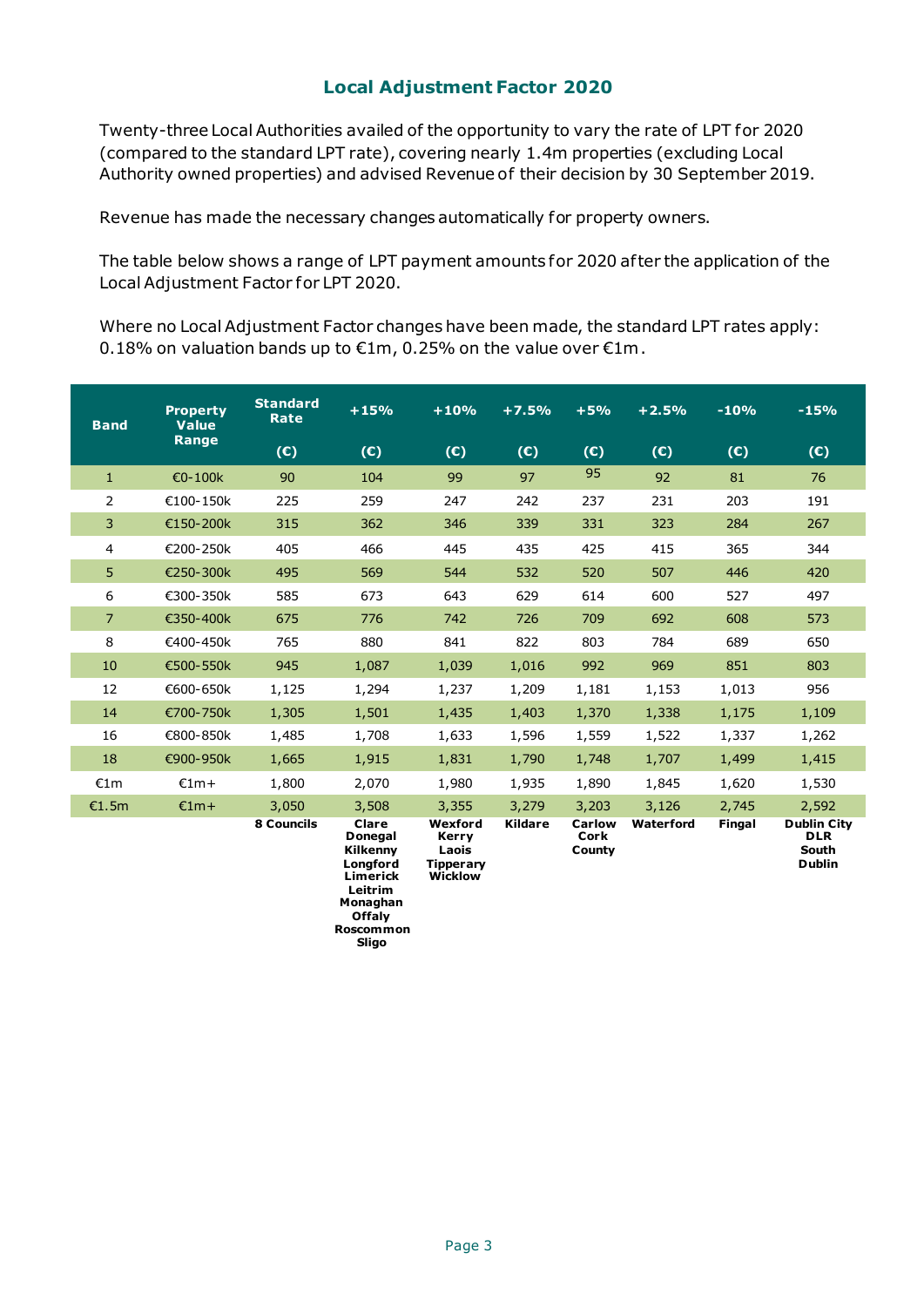#### **Local Authority Analysis – Collection and Compliance to Date for 2020**

This analysis is preliminary, there is an element of estimation in particular with regard to the distribution of numbers and amounts by Local Authority.

| <b>Local</b>         | <b>Properties Returned *</b> Compliance Rate ** |      | LPT Collected *** |  |  |
|----------------------|-------------------------------------------------|------|-------------------|--|--|
| <b>Authority</b>     | 2020                                            | 2020 | 2020              |  |  |
|                      | (000s)                                          | (%)  | (€ million)       |  |  |
| Carlow               | 22.0                                            | 92.5 | 3.4               |  |  |
| Cavan                | 29.3                                            | 91.9 | 3.7               |  |  |
| Clare                | 50.7                                            | 93.1 | 9.7               |  |  |
| Cork City            | 81.7                                            | 91.0 | 17.2              |  |  |
| <b>Cork County</b>   | 131.0                                           | 94.6 | 27.7              |  |  |
| Donegal              | 69.6                                            | 87.7 | 10.7              |  |  |
| <b>Dublin City</b>   | 221.6                                           | 90.2 | 58.4              |  |  |
| <b>DLR</b>           | 81.0                                            | 94.0 | 36.7              |  |  |
| Fingal               | 99.7                                            | 94.6 | 26.5              |  |  |
| <b>Galway City</b>   | 31.0                                            | 93.4 | 7.1               |  |  |
| <b>Galway County</b> | 68.7                                            | 91.9 | 12.0              |  |  |
| Kerry                | 66.1                                            | 91.5 | 13.5              |  |  |
| Kildare              | 76.0                                            | 93.0 | 18.0              |  |  |
| Kilkenny             | 35.3                                            | 92.1 | 7.0               |  |  |
| Laois                | 29.2                                            | 92.0 | 4.3               |  |  |
| Leitrim              | 15.4                                            | 89.3 | 2.1               |  |  |
| Limerick City & Co.  | 75.8                                            | 91.7 | 14.7              |  |  |
| Longford             | 16.3                                            | 90.3 | 2.0               |  |  |
| Louth                | 47.9                                            | 89.7 | 7.6               |  |  |
| Mayo                 | 56.7                                            | 90.5 | 8.9               |  |  |
| Meath                | 65.8                                            | 92.0 | 13.3              |  |  |
| Monaghan             | 22.0                                            | 91.4 | 3.7               |  |  |
| Offaly               | 27.4                                            | 90.5 | 4.6               |  |  |
| Roscommon            | 26.9                                            | 92.4 | 3.9               |  |  |
| Sligo                | 29.2                                            | 91.5 | 5.1               |  |  |
| South Dublin         | 94.5                                            | 93.9 | 21.0              |  |  |
| <b>Tipperary</b>     | 62.8                                            | 92.5 | 11.0              |  |  |
| Waterford City & Co. | 49.0                                            | 91.7 | 8.1               |  |  |
| Westmeath            | 34.3                                            | 91.6 | 5.2               |  |  |
| Wexford              | 61.8                                            | 92.5 | 11.1              |  |  |
| Wicklow              | 51.0                                            | 93.3 | 15.3              |  |  |
|                      | 1,829                                           | 92   | 394               |  |  |

(Please note that rounding may affect figures displayed)

\*Includes rollover instructions (0.8m), new instructions (0.7m), Local Authority owned properties returned to date (0.14m) and properties where mandatory deduction at source (0.1m) has been applied.

\*\* The compliance rate is calculated on an expected Register number extrapolated from Central Statistics Office Census 2011 / 2016 information and data collected from the administration of LPT since 2013. Work is ongoing to validate the Register.

\*\* \*LPT collected for 2020 includes €66m in prepayments received in 2019 and €328m received in 2020. This includes amounts paid by Local Authorities in respect of properties they own and payments collected through mandatory deduction at source. Not included in the €394m is approximately €0.5m in Household Charge received during 2020. Local Government Fund receipts collected in 2020 also include €16m for LPT in previous years.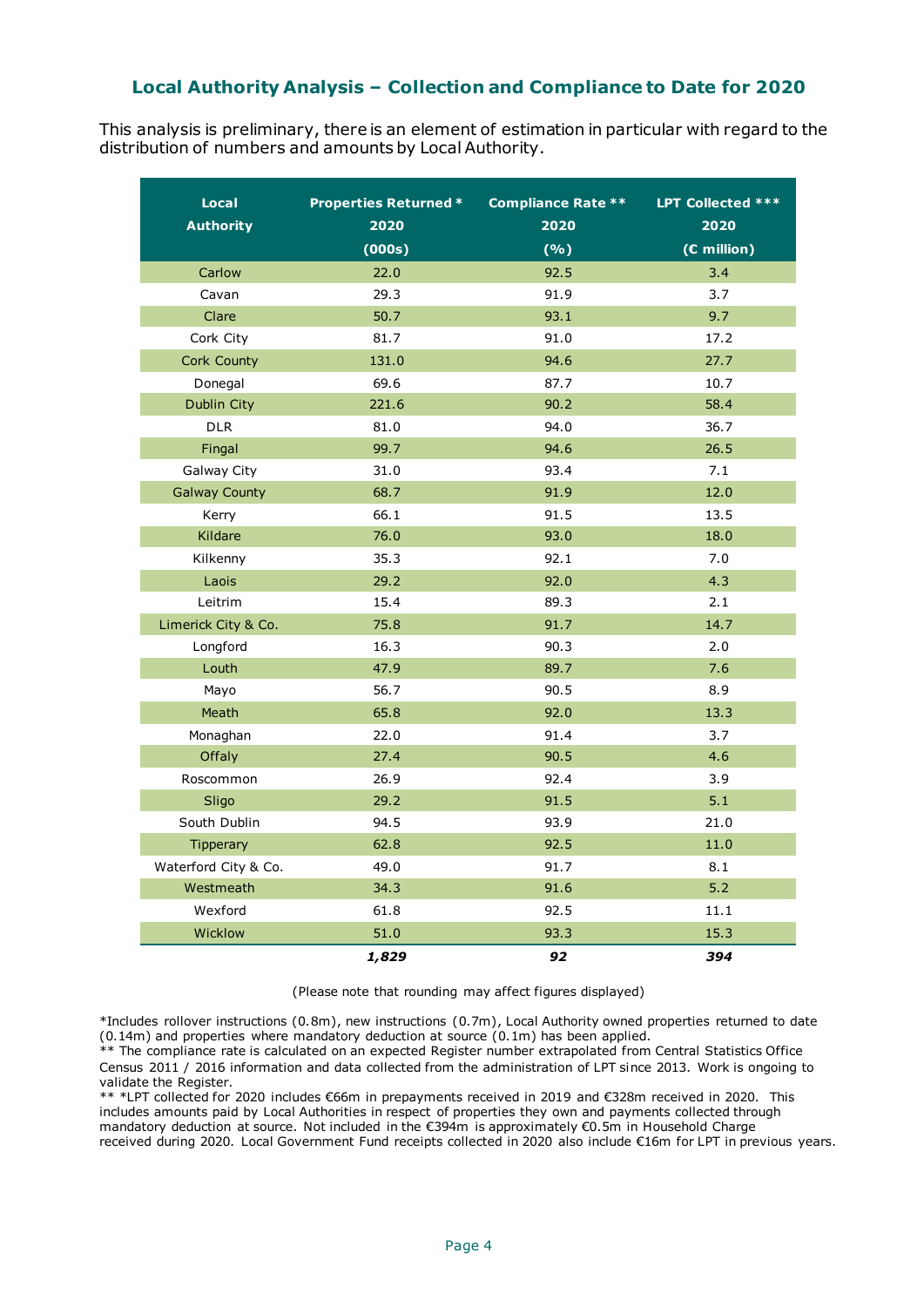#### **Local Authority Analysis – Mandatory Deduction at Source for 2020**

Mandatory deduction at source has been applied for approximately 89,000 properties for LPT 2020. The table below shows the distribution of these properties by Local Authority.

These figures fluctuate as property owners regularise their affairs.

Analysis is preliminary and there is an element of estimation in particular with regard to the distribution of numbers by Local Authority.

| Local<br><b>Authority</b> | <b>Mandatory Deduction</b><br><b>At Source Properties</b><br><b>LPT</b><br>2020<br>(%) |
|---------------------------|----------------------------------------------------------------------------------------|
| Carlow                    | 1.4                                                                                    |
| Cavan                     | 1.8                                                                                    |
| Clare                     | 2.8                                                                                    |
| Cork City                 | 4.1                                                                                    |
| Cork County               | 7.1                                                                                    |
| Donegal                   | 3.5                                                                                    |
| <b>Dublin City</b>        | 9.6                                                                                    |
| <b>DLR</b>                | 2.5                                                                                    |
| Fingal                    | 6.1                                                                                    |
| Galway City               | 1.5                                                                                    |
| <b>Galway County</b>      | 4.0                                                                                    |
| Kerry                     | 2.8                                                                                    |
| Kildare                   | 4.9                                                                                    |
| Kilkenny                  | 2.2                                                                                    |
| Laois                     | 2.3                                                                                    |
| Leitrim                   | 0.9                                                                                    |
| Limerick City & Co.       | 4.4                                                                                    |
| Longford                  | 0.9                                                                                    |
| Louth                     | 3.5                                                                                    |
| Mayo                      | 2.8                                                                                    |
| Meath                     | 4.6                                                                                    |
| Monaghan                  | 1.2                                                                                    |
| Offaly                    | 1.8                                                                                    |
| Roscommon                 | 1.5                                                                                    |
| Sligo                     | 1.6                                                                                    |
| South Dublin              | 5.6                                                                                    |
| Tipperary                 | 3.4                                                                                    |
| Waterford City & Co.      | 2.9                                                                                    |
| Westmeath                 | 2.3                                                                                    |
| Wexford                   | 3.3                                                                                    |
| Wicklow                   | 2.5                                                                                    |
|                           | 100                                                                                    |

(Please note that rounding may affect figures displayed)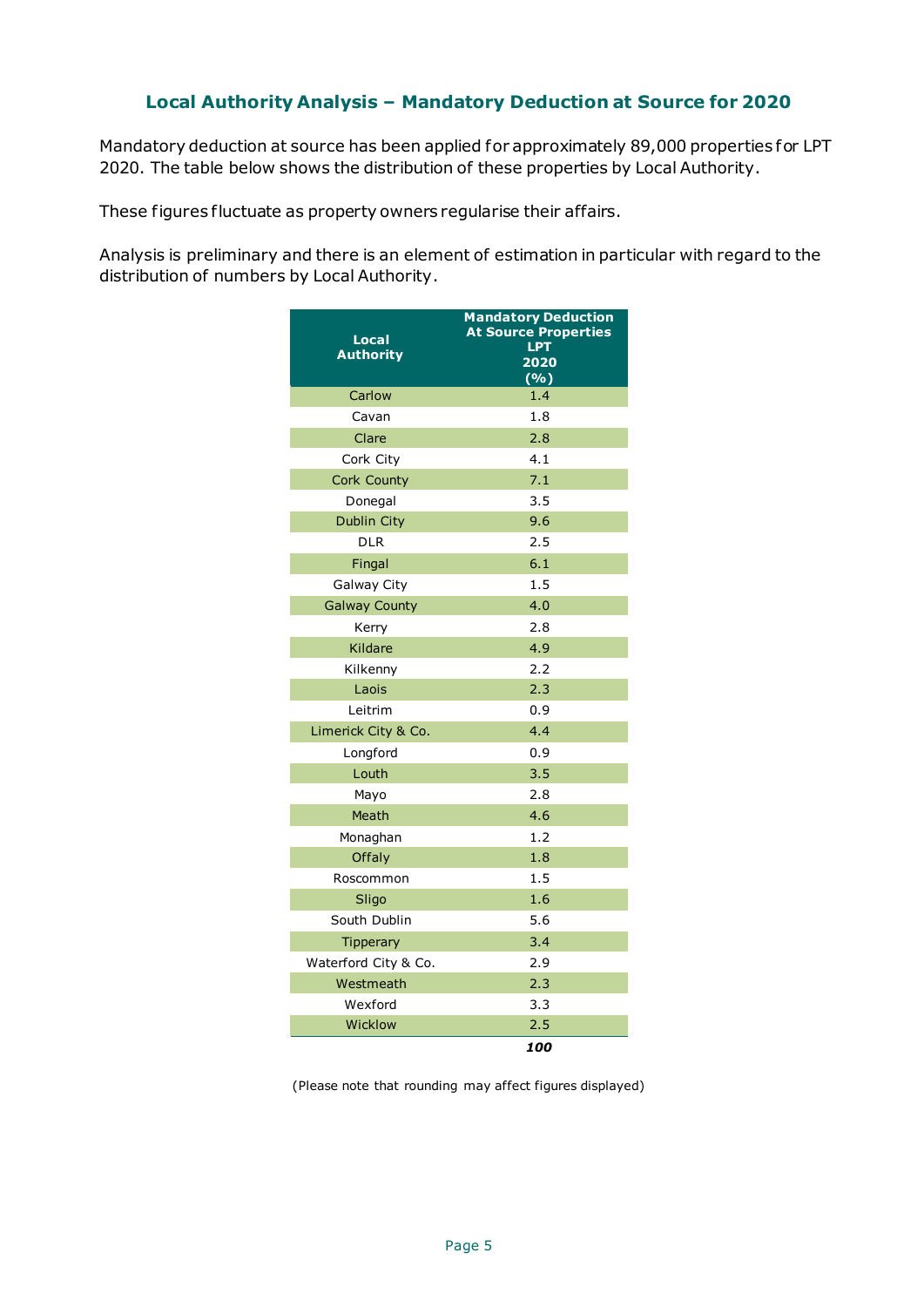## **Payment Types for 2020**

| <b>Payment Type</b>        | 2020 LPT*<br>(%)  |
|----------------------------|-------------------|
| Annual Debit Instruction** | 18.7              |
| Credit Card                | 6.3               |
| Debit Card                 | 17.1              |
| Direct Debit               | 23.9              |
| Single Debit Authority     | 0.7               |
| Deduct at Source           | 15.4              |
| Service Provider           | 12.6              |
| <b>Other Payment</b>       | 5.4               |
|                            | <i><b>100</b></i> |

(Please note that rounding may affect figures displayed)

\* Annual Debit Instruction (ADI) is an elective payment for one year or multiple years.